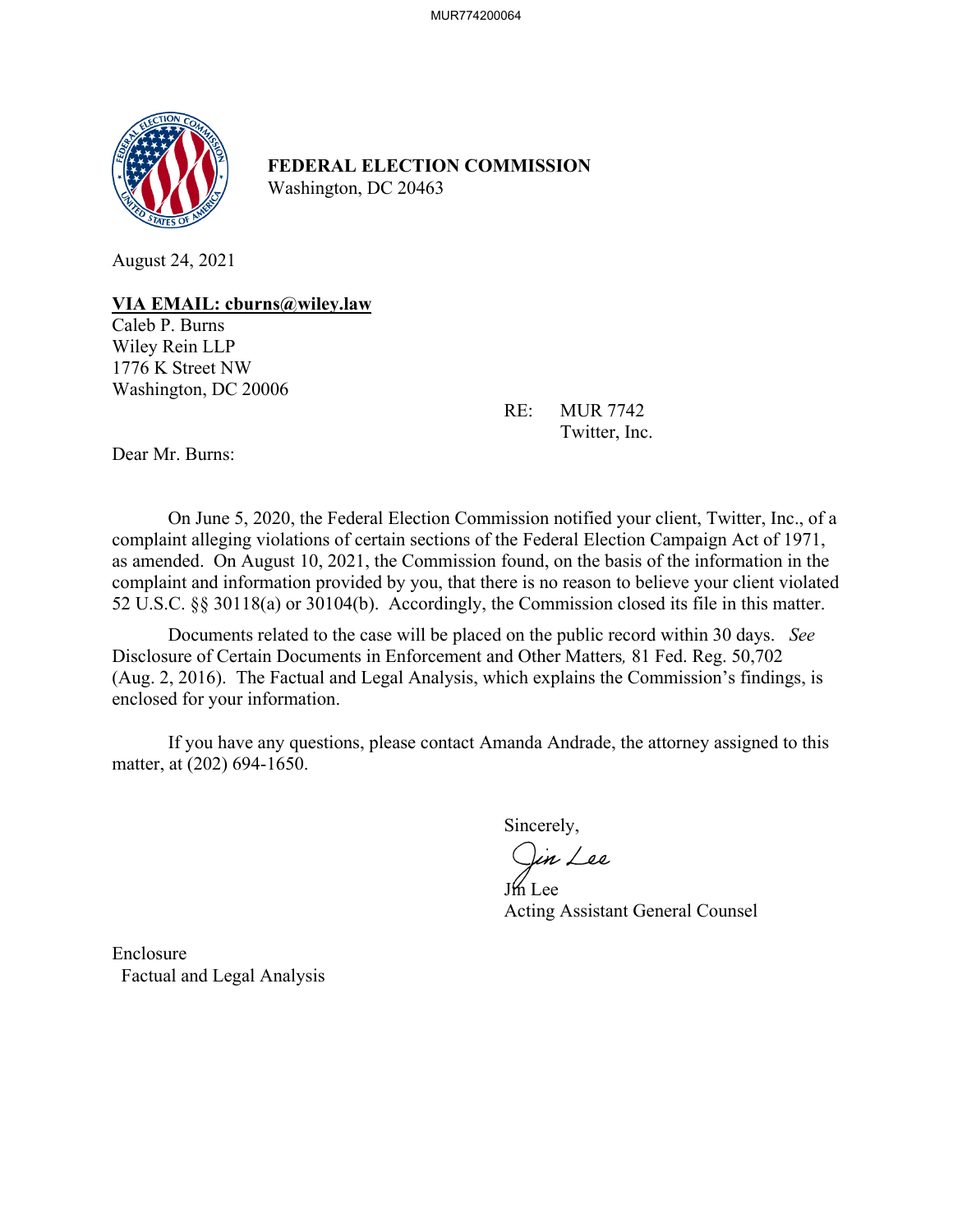# 1 **FEDERAL ELECTION COMMISSION** 3 **FACTUAL AND LEGAL ANALYSIS**

# RESPONDENT: Twitter, Inc. MUR 7742

# 9 **I. INTRODUCTION**

 $\frac{2}{3}$ 

 4 5  $\frac{6}{7}$ 

8

10 The Complaint alleges that social media platform Twitter, Inc. ("Twitter") violated the 11 Federal Election Campaign Act of 1971, as amended (the "Act"), by making either prohibited 12 corporate contributions or undisclosed independent expenditures. Specifically, the Complaint 13 alleges that Twitter sought to influence the 2020 Presidential election by adding a "fact check" 14 icon to two of President Donald J. Trump's tweets as well as links to information regarding the [1](#page-1-0)5 accuracy of the statements in Trump's tweets.<sup>1</sup> The Complaint also argues that Twitter, as a 16 platform for political debate, falls within the scope of the Commission's debate regulations and 17 that Twitter failed to use objective criteria for selecting participants as it was required to  $\delta$ . 18 Accordingly, the Complaint alleges that Twitter's costs in fact-checking Trump's tweets 19 constitute prohibited in-kind contributions.<sup>3</sup> In the alternative, the Complaint alleges that Twitter 20 "expressly advocat[ed]" against Trump's reelection through its "fact checks" and, in so doing, 21 made unreported independent expenditures.<sup>[4](#page-1-3)</sup>

22 Twitter filed a Response arguing that it added the "fact checks" for commercial reasons 23 and not for the purpose of influencing a federal election.<sup>[5](#page-1-4)</sup> In addition, Twitter argues that:

<span id="page-1-0"></span><sup>1</sup> Compl. at 12-15 (May 29, 2020).

<span id="page-1-1"></span><sup>2</sup> *Id*. at 2.

<span id="page-1-2"></span><sup>3</sup> *Id.* at 12-14.

<span id="page-1-3"></span><sup>4</sup> *Id.* at 14-15.

<span id="page-1-4"></span><sup>5</sup> Resp. at 1-2, 10-12 (July 20, 2020).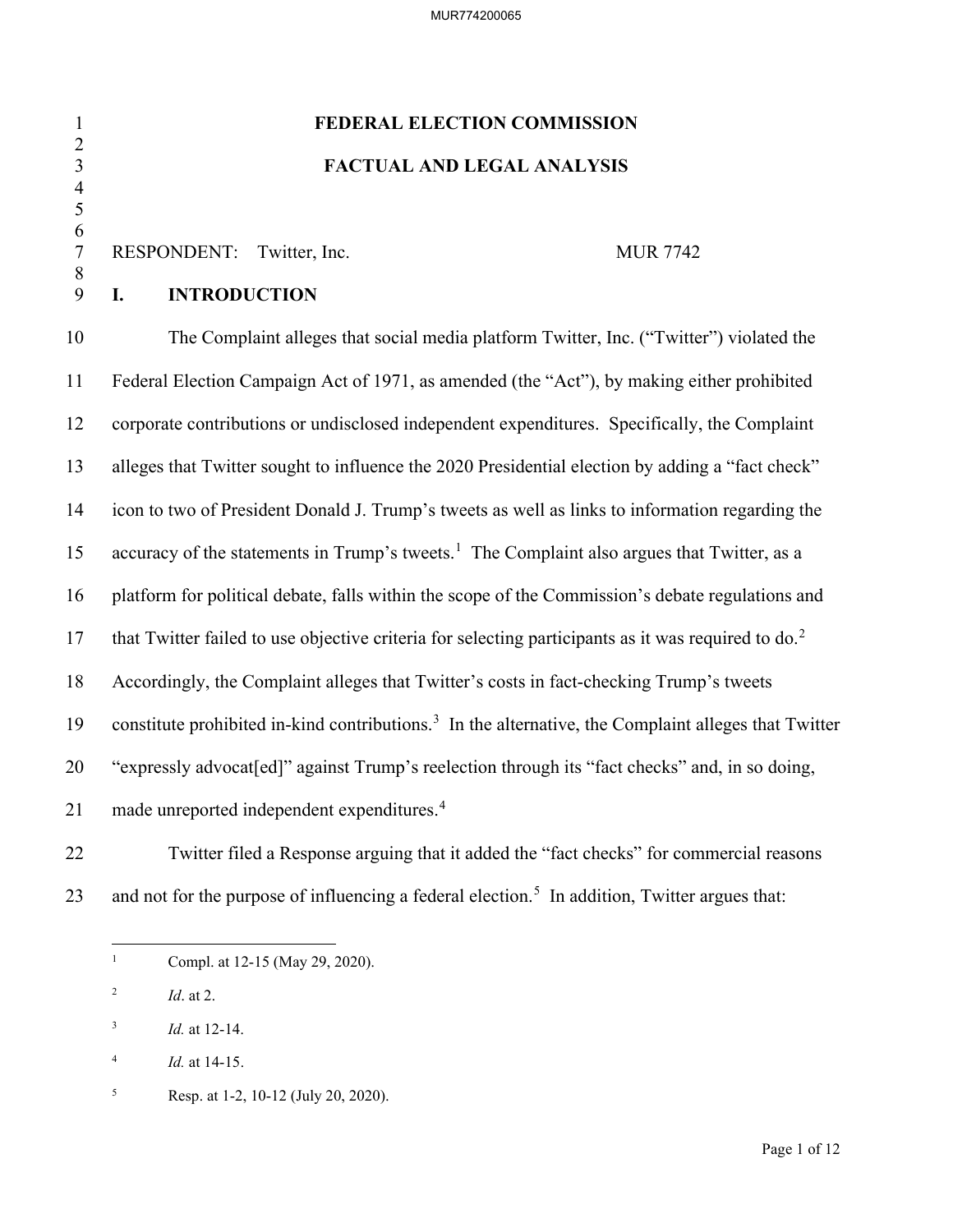(1) the "fact checks" qualify for the media exemption;  $(2)$  the "fact checks" do not meet the 2 definition of a contribution because Twitter offers its services for free and there are no 3 allegations that Twitter engaged in coordination with any of Trump's opponents;<sup>[7](#page-2-1)</sup> and (3) its 4 course of conduct was generally protected by the First Amendment.<sup>[8](#page-2-2)</sup> 5 As discussed below, the available information indicates that Twitter's costs to implement 6 the "fact check" feature could not have resulted in an in-kind contribution because the "fact 7 checks" at issue do not meet the definitions of electioneering communications or public 8 communications and because there is no indication that Twitter acted in coordination with any 9 federal candidate or committee. Further, because Twitter's communications in connection with 10 the "fact checks" did not expressly advocate the election or defeat of a federal candidate, its 11 implementation costs were not independent expenditures. Accordingly, there is no reason to 12 believe that Twitter violated 52 U.S.C. § 30118(a) by making prohibited in-kind contributions or 13 52 U.S.C. § 30104(c) by failing to disclose independent expenditures.

# 14 **II. FACTUAL BACKGROUND**

15 Founded in 2007, Twitter is a large web-based social networking platform that allows 16 users to publicly communicate for free in messages of up to 280 characters.<sup>[9](#page-2-3)</sup> Twitter states that 17 all 100 United States Senators, 50 state governors, and nearly every member of the U.S. House

- <span id="page-2-1"></span>7 *Id*. at 13-14.
- <span id="page-2-2"></span>8 *Id*. at 14.

<span id="page-2-0"></span><sup>6</sup> *Id*. at 12-13.

<span id="page-2-3"></span><sup>9</sup> *Id*. at 2.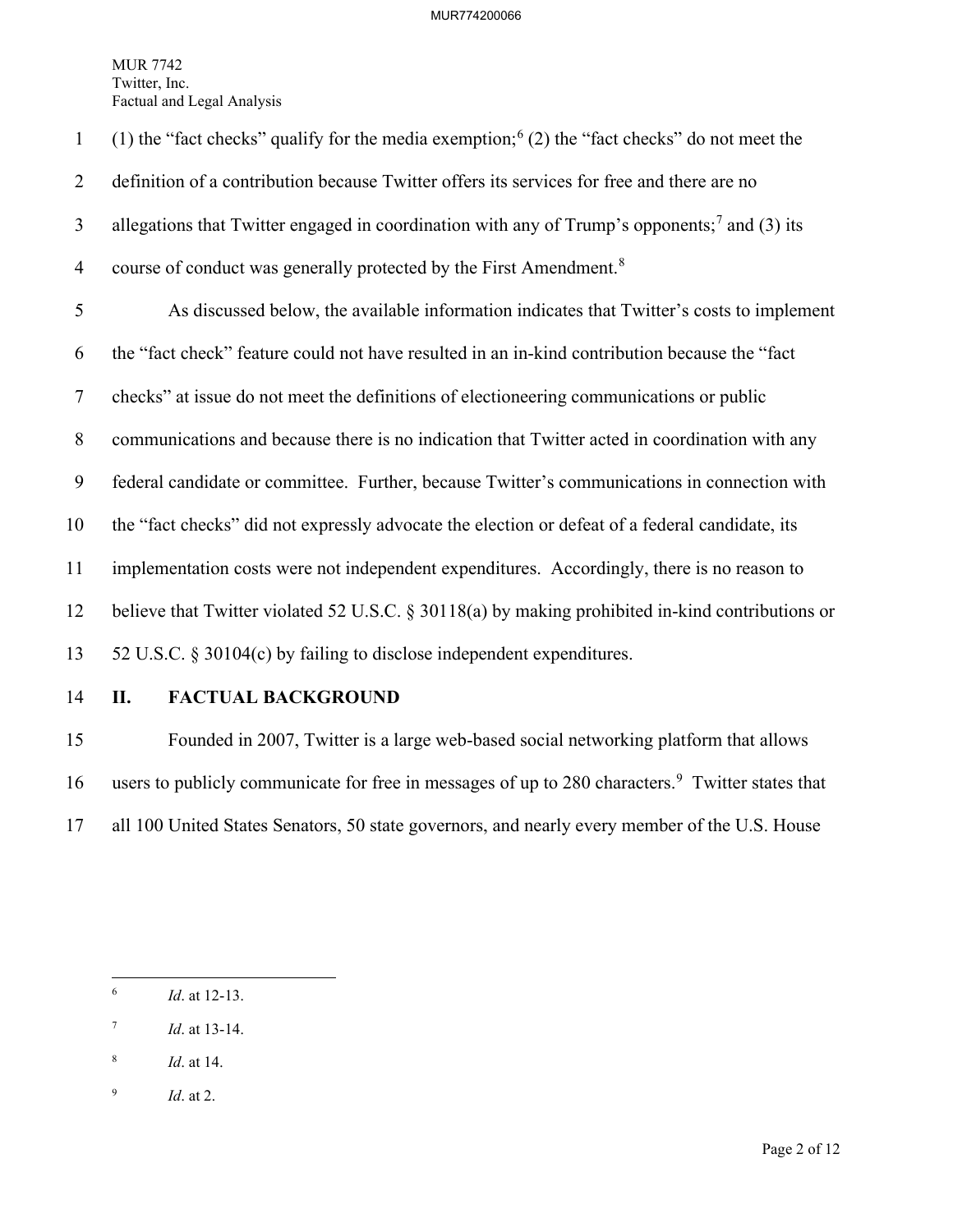| $\mathbf{1}$   | of Representatives have Twitter accounts. <sup>10</sup> In addition, Twitter states that it has "166 million    |
|----------------|-----------------------------------------------------------------------------------------------------------------|
| $\overline{2}$ | monetizable daily active users" and had revenue of \$800 million in the first quarter of 2020. <sup>11</sup>    |
| 3              | According to Twitter, one of its most important challenges in recent years has been "to                         |
| $\overline{4}$ | combat the spread of misinformation on its platform," which has put Twitter in a position of                    |
| 5              | "trying to strike a balance between free expression and preventing the spread of misleading                     |
| 6              | information." <sup>12</sup> As a result, Twitter has taken steps to limit misinformation on its platform. For   |
| $\tau$         | example, in late 2019, Twitter banned all political advertising from its service. <sup>13</sup> Furthermore, in |
| $\,8\,$        | response to misinformation about the COVID-19 pandemic, on May 11, 2020, Twitter                                |
| 9              | announced that it was "introducing new labels and warning messages that will provide additional                 |
| 10             | context and information on some Tweets containing disputed or misleading information related                    |
| 11             | to COVID-19." <sup>14</sup> Also in May 2020, Twitter expanded its existing "Election Integrity Policy"         |
| 12             | by making it a "Civic Integrity Policy," both of which broadly forbid the use of Twitter's                      |
| 13             | services for the purpose of posting misleading information about voting. <sup>15</sup> The Civic Integrity      |
| 14             | Policy begins with a bold-faced warning:                                                                        |
| 15             | You may not use Twitter's services for the purpose of manipulating or                                           |

16 **interfering in elections or other civic processes. This includes posting** 

<span id="page-3-4"></span><sup>14</sup> Twitter, "Updating our approach to misleading information." (May 11, 2020), [https://blog.twitter.com/en\\_us/topics/product/2020/updating-our-approach-to-misleading-information.html.](https://blog.twitter.com/en_us/topics/product/2020/updating-our-approach-to-misleading-information.html)

<span id="page-3-5"></span>15 Resp. at 7, n.36.

<span id="page-3-0"></span><sup>10</sup> *Id*.

<span id="page-3-1"></span><sup>11</sup> *Id*.

<span id="page-3-2"></span><sup>12</sup> *Id*. at 4 (quoting Queenie Wong, *Political Ads Put Twitter, Facebook and Google in a Bind. Here's Why*, CNET (May 18, 2020), https://www.cnet.com/features/political-ads-put-twitter-facebook-and-google-in-a-bindheres-why).

<span id="page-3-3"></span><sup>13</sup> *Id*. (citing Rachel Lerman and Barbara Ortuatay, *Twitter Bans Political Ads Ahead of 2020 Election*, ASSOCIATED PRESS (Oct. 30, 2019), https://apnews.com/63057938a5b64d3592f800de19f443bc).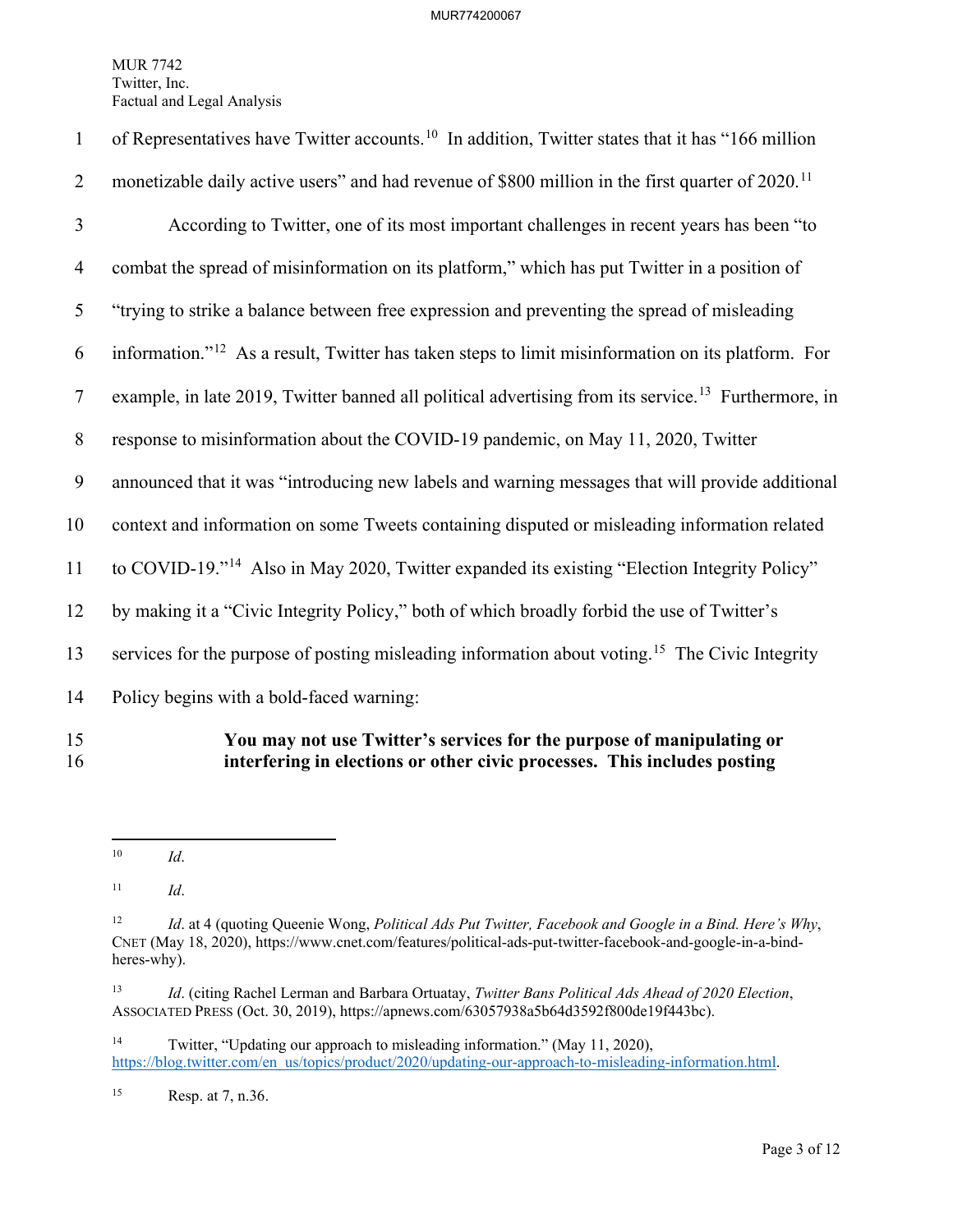<span id="page-4-0"></span>

| $\overline{2}$ | or sharing content that may suppress participation or mislead people<br>about when, where, or how to participate in a civic process. <sup>16</sup> |
|----------------|----------------------------------------------------------------------------------------------------------------------------------------------------|
| 3              | The policy goes on to describe the types of behavior Twitter intended to prohibit, including the                                                   |
| 4              | posting of misleading information about how to participate in an election as well as posts                                                         |
| 5              | attempting to increase voter suppression and intimidate voters. <sup>17</sup>                                                                      |
| 6              | On May 26, 2020, Trump posted two tweets asserting that the use of mail-in ballots                                                                 |
| 7              | would lead to voter fraud, calling particular attention to the state of California. <sup>18</sup> In response,                                     |
| 8              | Twitter appended an exclamation-point icon with text reading "Get the facts about mail-in                                                          |
| 9              | ballots" below both tweets. The tweets, which are no longer accessible, <sup>19</sup> appeared as seen                                             |
| 10             | below:                                                                                                                                             |

<span id="page-4-1"></span><sup>&</sup>lt;sup>16</sup> *Id.* at 5. The current version of Twitter's Civic Integrity Policy also includes a warning that "we may label and reduce the visibility of Tweets containing false or misleading information about civic processes in order to provide additional context." Twitter, "Civic Integrity Policy." (Oct. 2020), [https://help.twitter.com/en/rules-and](https://help.twitter.com/en/rules-and-policies/election-integrity-policy)[policies/election-integrity-policy.](https://help.twitter.com/en/rules-and-policies/election-integrity-policy)

<span id="page-4-2"></span> $17$  Resp. at 5-6.

<span id="page-4-3"></span><sup>18</sup> Twitter, @realDonaldTrump, May 26, 2020, 8:17am, <https://twitter.com/realDonaldTrump/status/1265255835124539392> (no longer available due to suspension of account; *see infra* n[.19\)](#page-4-0).

<span id="page-4-4"></span><sup>&</sup>lt;sup>19</sup> On January 8, 2021, Twitter permanently suspended Trump's account. Kate Conger and Mike Isaac, *Twitter Permanently Bans Trump, Capping Online Revolt*, N.Y. TIMES (Jan. 8, 2021), [https://www.nytimes.com/2021/01/08/technology/twitter-trump-suspended.html.](https://www.nytimes.com/2021/01/08/technology/twitter-trump-suspended.html) Accordingly, the Commission refers to these tweets and accompanying text and graphics as they existed at the time of the Complaint.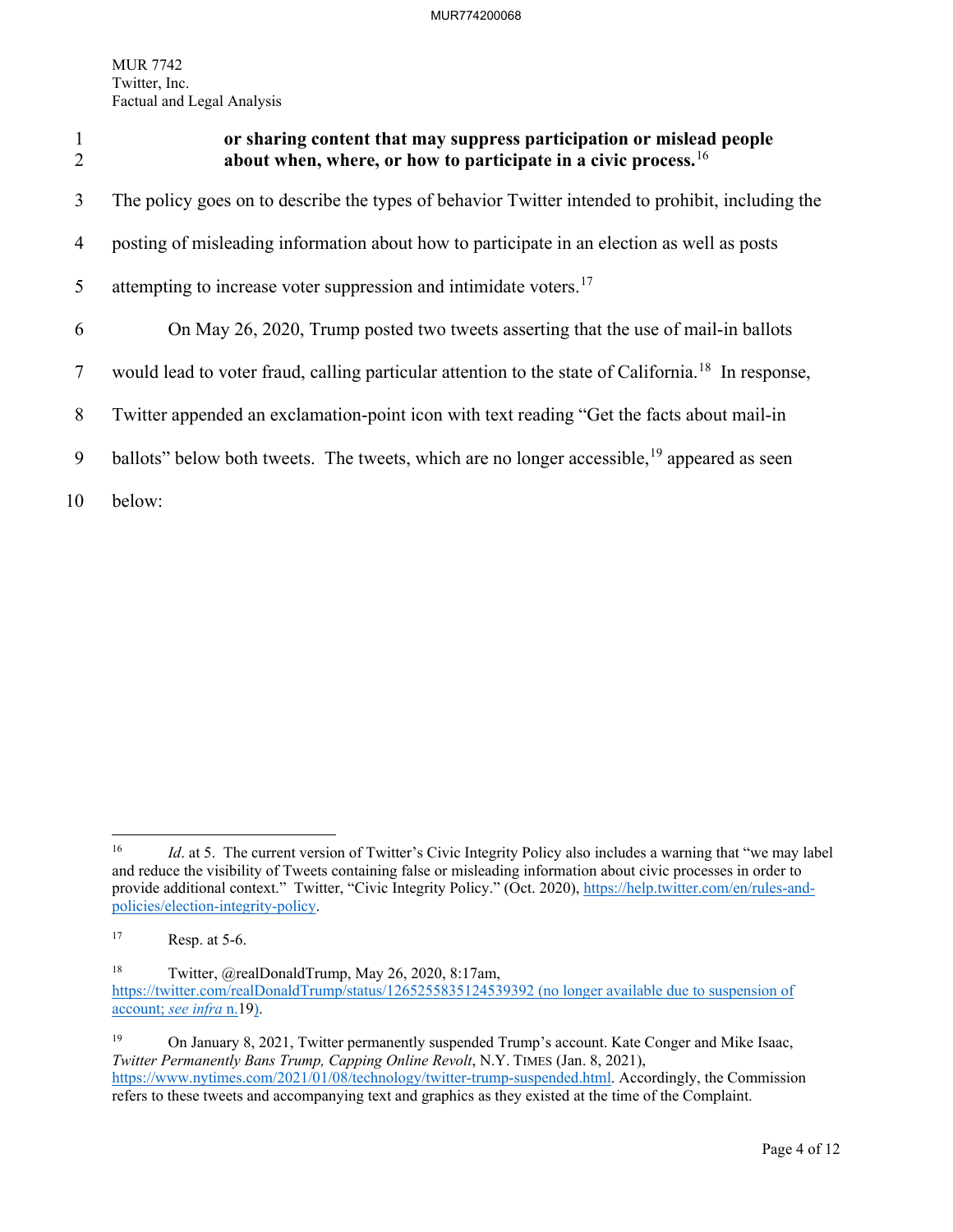

There is NO WAY (ZERO!) that Mail-In Ballots will be anything less than substantially fraudulent. Mail boxes will be robbed, ballots will be forged & even illegally printed out & fraudulently signed. The Governor of California is sending Ballots to millions of people, anyone.....



- 2 When users clicked through these "fact check" links, they were presented with a short article that
- 3 appeared as follows:  $20$

1

<span id="page-5-0"></span><sup>&</sup>lt;sup>20</sup> Twitter, "Trump makes unsubstantiated claim that mail-in ballots will lead to voter fraud." (May 26, 2020), [https://twitter.com/i/events/1265330601034256384.](https://twitter.com/i/events/1265330601034256384)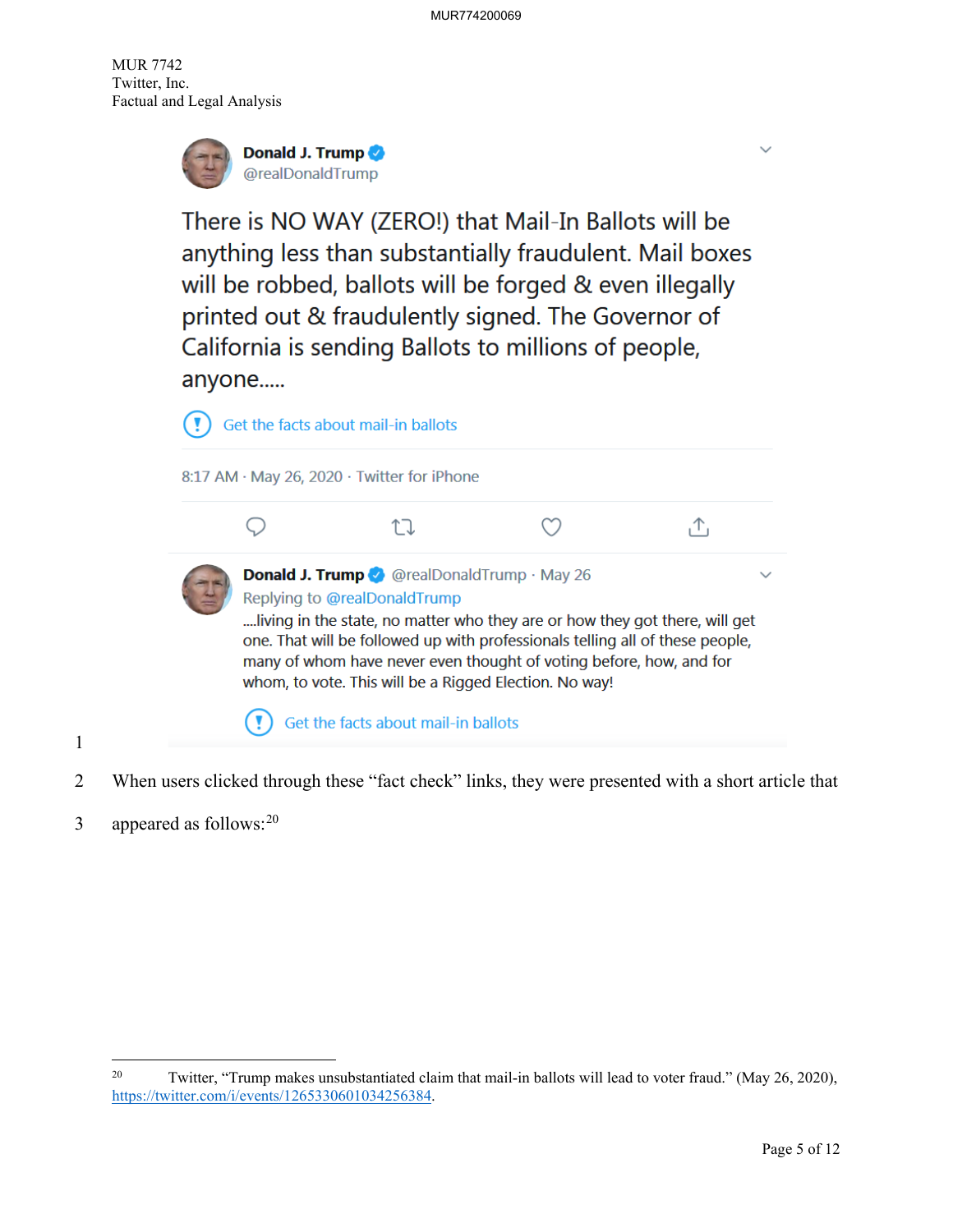1

# Trump makes unsubstantiated claim that mail-in ballots will lead to voter fraud

On Tuesday, President Trump made a series of claims about potential voter fraud after California Governor Gavin Newsom announced an effort to expand mail-in voting in California during the COVID-19 pandemic. These claims are unsubstantiated, according to CNN, Washington Post and others. Experts say mailin ballots are very rarely linked to voter fraud.

- 
- 2 On the day after adding these labels and additional content, Twitter used its own account to
- 3 explain why it added the labels and information:
- 4 We added a label to two @realDonaldTrump Tweets about California's vote-
- 5 by-mail plans as part of our efforts to enforce our civic integrity policy. We
- 6 believe those Tweets could confuse voters about what they need to do to
- $7$  receive a ballot and participate in the election process.<sup>[21](#page-6-0)</sup>
- 8 We also wanted to provide additional context and conversation with regard to
- 9 voter fraud and mail-in ballots. We have a range of remediations, and in some 10 cases we add labels that link to more context.<sup>[22](#page-6-1)</sup>
- 11 Following the 2020 general election, months after the Complaint was filed, Twitter again
- 12 added "fact check" labels to certain of Trump's tweets. $^{23}$  $^{23}$  $^{23}$
- 13 The Response primarily argues that Twitter undertook its labeling program and
- 14 labeled Trump's tweet for a commercial, rather than an electoral, purpose.<sup>[24](#page-6-3)</sup> Twitter
- 15 CEO Jack Dorsey told a Senate committee that the labeling program does not influence

<span id="page-6-0"></span><sup>&</sup>lt;sup>21</sup> Twitter,  $\omega$ TwitterSafety, May 27, 2020, 10:54 p.m., [https://twitter.com/TwitterSafety/status/1265838823663075341.](https://twitter.com/TwitterSafety/status/1265838823663075341)

<span id="page-6-1"></span><sup>&</sup>lt;sup>22</sup> Twitter, @TwitterSafety, May 27, 2020, 10:54 p.m., [https://twitter.com/TwitterSafety/status/1265838824451694597.](https://twitter.com/TwitterSafety/status/1265838824451694597)

<span id="page-6-2"></span><sup>23</sup> *See, e.g*., Twitter, @realDonaldTrump, Nov. 4, 12:49 a.m., [https://twitter.com/realDonaldTrump/status/1323864823680126977;](https://twitter.com/realDonaldTrump/status/1323864823680126977) Twitter, @realDonaldTrump, Nov. 4, 4:56 p.m., [https://twitter.com/realDonaldTrump/status/1324108206801563650.](https://twitter.com/realDonaldTrump/status/1324108206801563650)

<span id="page-6-3"></span><sup>24</sup> Resp. at 1-2, 10-12.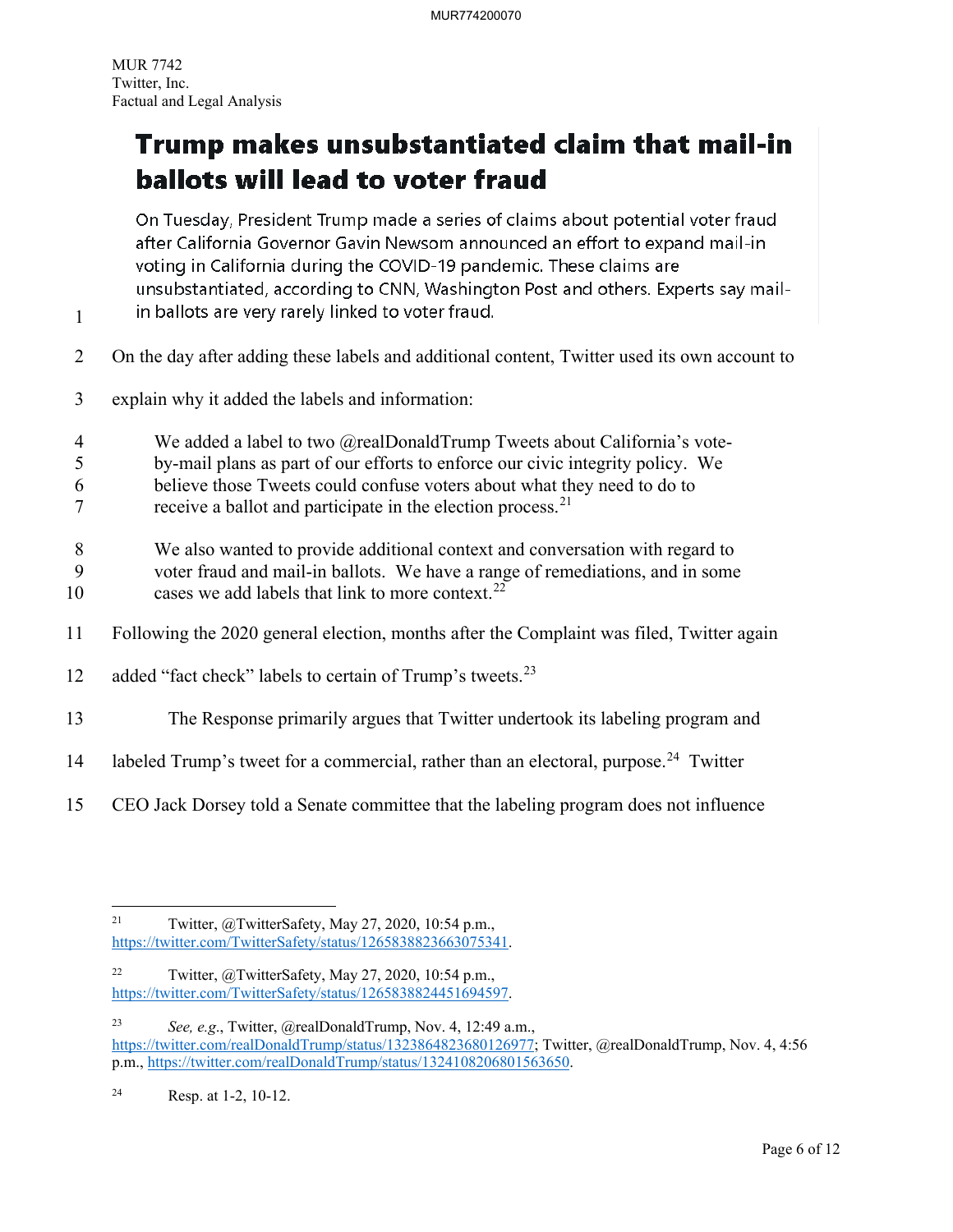#### MUR774200071

MUR 7742 Twitter, Inc. Factual and Legal Analysis

1 elections, but rather is there to "protect the conversation and the integrity of the

2 conversation around the elections." $2^{25}$  $2^{25}$  $2^{25}$ 

### 3 **III. LEGAL ANALYSIS**

# 4 **A. There is No Reason to Believe that Twitter Made a Prohibited in-Kind**  5 **Contribution**

6 The Act prohibits corporations from making contributions to federal candidates, and

7 likewise bars political committees, other than independent expenditure-only political committees

8 and committees with hybrid accounts, from knowingly accepting corporate contributions.<sup>[26](#page-7-1)</sup> The

9  $\text{term}$  "contribution" includes "all in-kind contributions."<sup>[27](#page-7-2)</sup> As most relevant here, in-kind

10 contributions include, *inter alia*, coordinated communications, subject to a three-part test

11 codified at 11 C.F.R. § 109.21, and coordinated expenditures, defined at 11 C.F.R. § 109.20(a).

12 Under the Commission's coordinated communications regulation, the communication at issue

13 must: (1) be paid for by a third party; (2) satisfy a "content" standard; and (3) satisfy a

<sup>14</sup> "conduct" standard.<sup>[28](#page-7-3)</sup> All three prongs are required in order for the communication to be

<span id="page-7-0"></span><sup>25</sup> Testimony of Jack Dorsey before the Senate Commerce Committee (Nov. 17, 2020); *see also* Resp. at 4 ("In response to this criticism and to further improve the health of the conversations on its platform, Twitter implemented new measures to prevent the dissemination of misinformation by political figures and about important social issues.").

<span id="page-7-1"></span><sup>26 52</sup> U.S.C. § 30118(a); 11 C.F.R. § 114.2(b), Note to Paragraph (b) (explaining that corporations and labor organizations may make contributions to nonconnected political committees that make only independent expenditures, or to separate accounts maintained by nonconnected political committees for making only independent expenditures).

<span id="page-7-2"></span><sup>27 11</sup> C.F.R. § 100.52(d); *see also* 52 U.S.C. § 30101(8)(A) (defining contribution as including "any gift, subscription, loan, advance, or deposit of money or anything of value made by any person for the purpose of influencing any election for Federal office").

<span id="page-7-3"></span><sup>&</sup>lt;sup>28</sup> 11 C.F.R. § 109.21. The content standards include: (1) a communication that is an electioneering communication; (2) a public communication that disseminates, distributes, or republishes campaign materials; (3) a public communication containing express advocacy; (4) a public communication that, in relevant part, refers to a clearly identified House or Senate candidate, and is publicly distributed or disseminated 90 days or fewer before a primary, general, or special election, and is directed to voters in the jurisdiction of the clearly identified candidate; and (5) a public communication that is the functional equivalent of express advocacy. *Id.* § 109.21(c).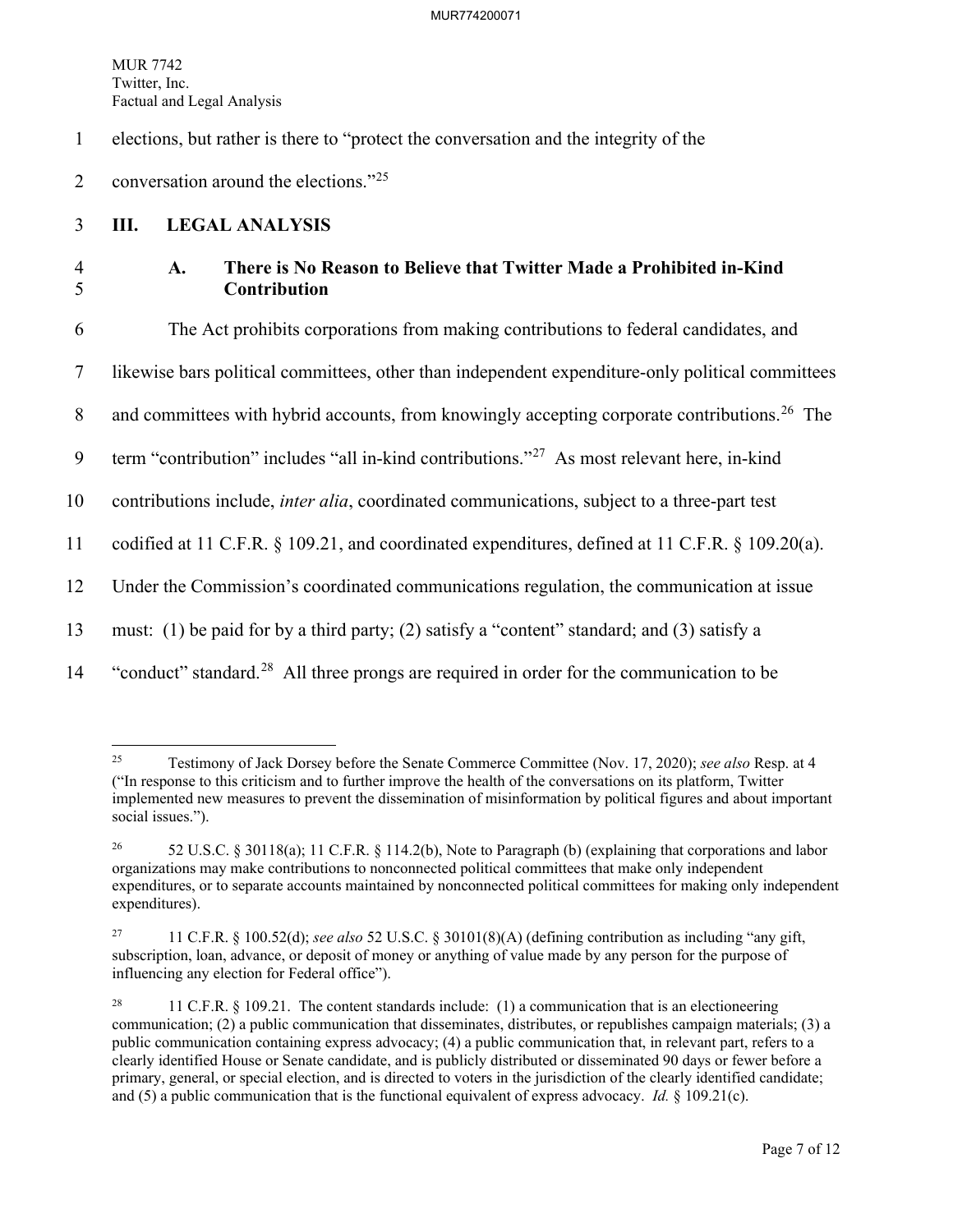1 considered a coordinated communication and treated as an in-kind contribution under the

2 regulations. $29$ 

3 Although the available information suggests that Twitter may have met the first prong by 4 expending corporate resources to add the "fact check" and accompanying article to Trump's 5 tweets, neither the "content" or the "conduct" prongs appear to be satisfied. The content 6 standards in the regulation require that a communication be either an "electioneering 7 communication" or a "public communication," neither of which appears to apply to Twitter's 8 activities or communications here.<sup>[30](#page-8-1)</sup> An electioneering communication is "any broadcast, cable, 9 or satellite communication" that refers to a "clearly identified candidate for Federal office," is 10 publicly distributed within a certain time before the election, depending on the office, and meets 11 certain requirements regarding the audience, depending on the office.<sup>[31](#page-8-2)</sup> Twitter's "fact checks" 12 of Trump's tweets were published on the internet, not distributed on broadcast, cable, or satellite, 13 and therefore do not legally qualify as electioneering communications. Alternatively, a public 14 communication is "a communication by means of any broadcast, cable, or satellite 15 communication, newspaper, magazine, outdoor advertising facility, mass mailing, or telephone 16 bank to the general public, or any other form of general public political advertising."<sup>[32](#page-8-3)</sup> The 17 Commission's implementing regulation provides that public communications "shall not include

<span id="page-8-2"></span> $31$  52 U.S.C. § 30104(f)(3) (definition of electioneering communication); 11 C.F.R. § 100.29 (same).

<span id="page-8-3"></span><sup>32</sup> 52 U.S.C. § 30101(22) (definition of public communication); 11 C.F.R. § 100.26 (same).

The conduct standards include: (1) request or suggestion; (2) material involvement; (3) substantial discussion; (4) common vendor; and (5) former employee or independent contractor. *Id.* § 109.21(d)(1)-(5). A sixth conduct standard describes how the other conduct standards apply when a communication republishes campaign materials. *See id.* § 109.21(d)(6).

<span id="page-8-0"></span><sup>&</sup>lt;sup>29</sup> *Id.* § 109.21(a).

<span id="page-8-1"></span><sup>30</sup> *See id.* § 109.21(c) (content standards).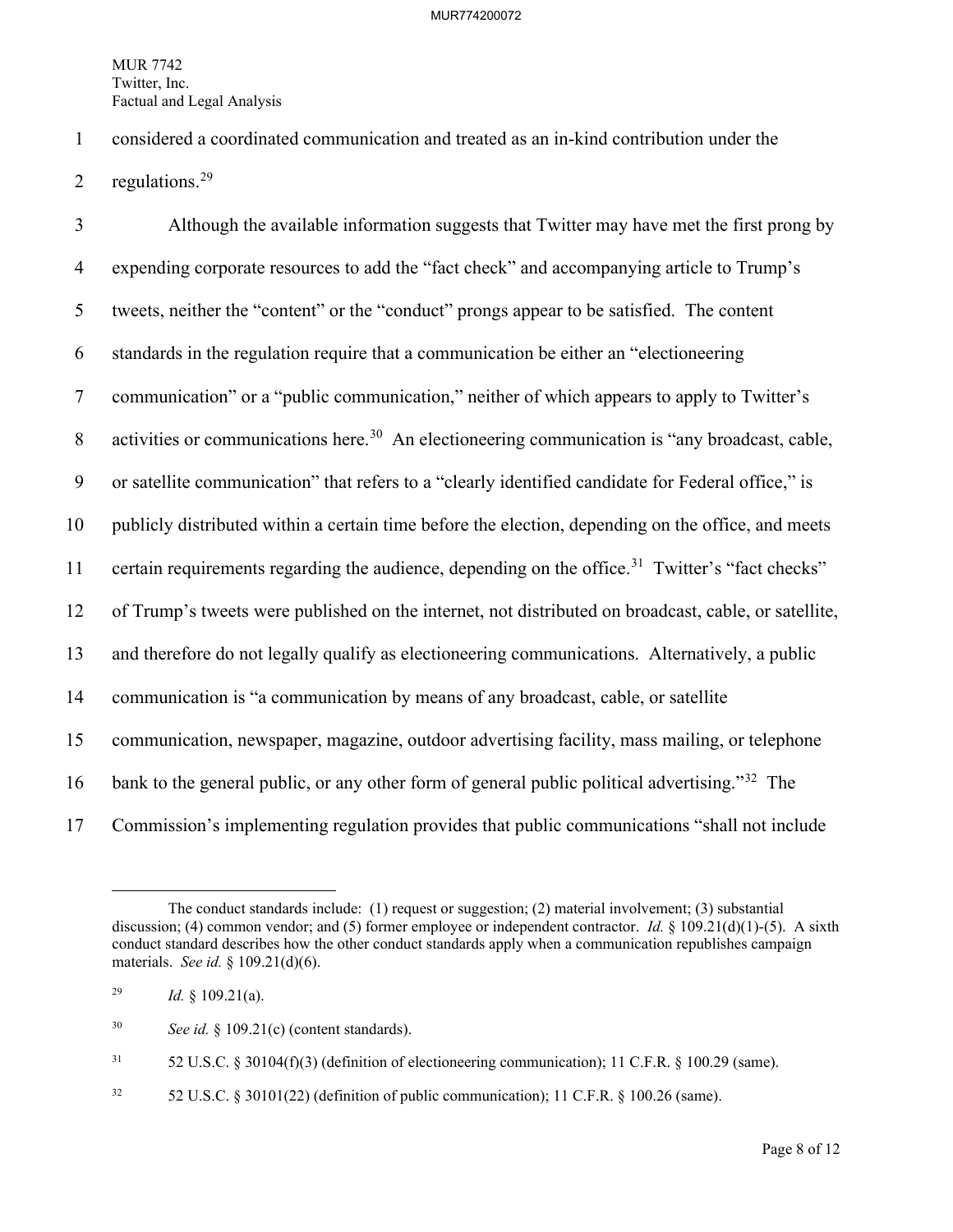1 communications over the Internet, except for communications placed for a fee on another 2 person's Web site."<sup>[33](#page-9-0)</sup> While Twitter's "fact check" labels and accompanying article were 3 internet communications, the available information reveals that Twitter did not place them for a 4 fee on another person's website, it placed them on its own website. As such, these posts do not 5 appear to be public communications. 6 It is likewise clear that the conduct prong is not satisfied. Each of the conduct standards

7 requires some interaction with the candidate or campaign regarding the communication, such as 8 a request or suggestion, substantial discussions, or use of a common vendor.<sup>[34](#page-9-1)</sup> There is no 9 indication, either in the Complaint or in any other information we have found, that Twitter added 10 the "fact checks" in coordination with Trump's opponents.<sup>35</sup> Instead, the "fact checks" appear to 11 be part of an ongoing program, and Twitter cites to a different situation in which the labeling 12 appeared to benefit Trump.<sup>[36](#page-9-3)</sup>

13 The available information likewise does not indicate that Twitter's costs in adding the 14 "fact check" labels satisfy the definition of coordinated expenditure — the analysis here focuses 15 on any payments by Twitter that were "not made for communications."<sup>[37](#page-9-4)</sup> To the extent that the 16 costs associated with the "fact checks" could be considered something other than

<span id="page-9-0"></span><sup>33 11</sup> C.F.R. § 100.26.

<span id="page-9-1"></span><sup>34</sup> *See id.* § 109.21(d) (content standards); *see also id.* 109.21(e) (stating that an agreement or formal collaboration "is not required for a communication to be a coordinated communication").

<span id="page-9-2"></span><sup>&</sup>lt;sup>35</sup> The Complaint does not specify which opponents. Trump's Democratic opponent in the 2020 race, Joe Biden, was not officially nominated until August 2020, which was several months after the conduct at issue in this case.

<span id="page-9-3"></span><sup>&</sup>lt;sup>36</sup> Resp. at 9 (asserting that Twitter added a "fact check" label to a tweet from a celebrity that used manipulated media to disparage Trump).

<span id="page-9-4"></span><sup>37</sup> Coordinated and Independent Expenditures, 68 Fed. Reg. at 425; *see* Advisory Op. 2011-14 at 4 (Utah Bankers Ass'n).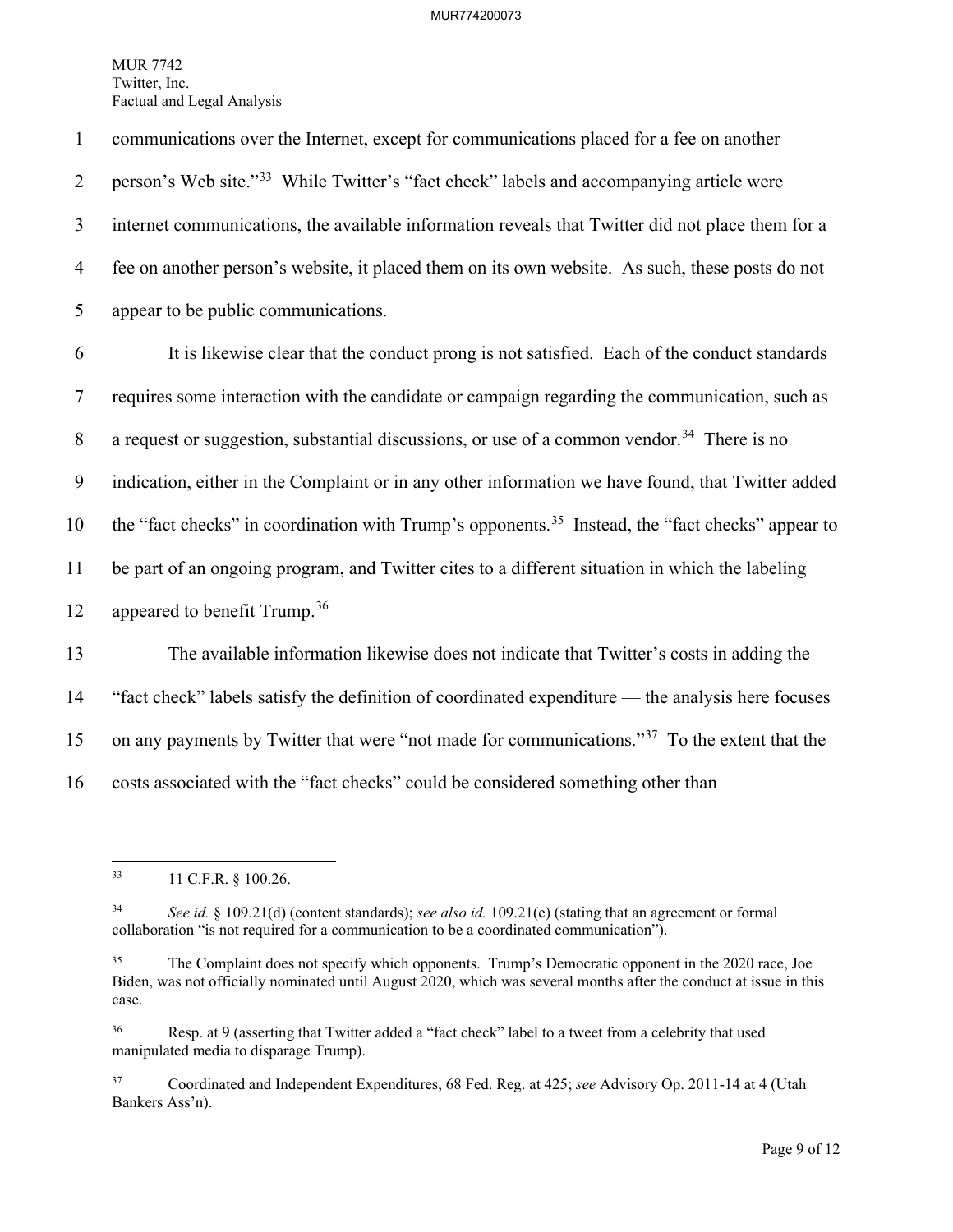1 communications, there is still nothing to suggest that Twitter made the payments "in cooperation, 2 consultation or concert with, or at the request or suggestion of any candidates.<sup>[38](#page-10-0)</sup> Again, there 3 are no facts from which to infer that Twitter had such contact with any of Trump's opponents, 4 and Twitter maintains that the "fact checks" at issue were made in accordance with its election-5 information policies.<sup>39</sup> Accordingly, there is no basis to infer that any payments by Twitter were 6 coordinated expenditures.

7 Finally, the Complaint alleges that Twitter qualifies as a debate platform but fails to 8 comply with the Commission's debate regulations.<sup>[40](#page-10-2)</sup> That multiple candidates may choose to 9 express their opinions via their Twitter accounts does not make Twitter a host of a debate. The 10 Commission has interpreted a debate to necessarily involve "face-to-face appearances or 11 confrontations," noting that this has been "an inherent characteristic of candidate debates since 12 the prototypical Lincoln-Douglas Debates in  $1858.^{41}$  $1858.^{41}$  $1858.^{41}$  Twitter may be said to be providing a 13 forum for debate and discussion, but it is not a "debate" within the meaning of Commission 14 regulations. More saliently, those regulations operate as an exception for activity that may 15 otherwise be considered a contribution or expenditure. The purpose of the regulations is to 16 "provide a specific exception so that certain nonprofit organizations and the news media may 17 stage debates, without being deemed to have made prohibited corporate contributions to the

<span id="page-10-0"></span><sup>38 52</sup> U.S.C. § 30116(a)(7)(B)(i); 11 C.F.R. § 109.20(a).

<span id="page-10-1"></span><sup>39</sup> Resp. at 11.

<span id="page-10-2"></span><sup>40</sup> *See* Compl. at 2, 12.

<span id="page-10-3"></span><sup>41</sup> Advisory Op. 1986-37 (National Conservative Foundation) at 4 (determining that a forum that did not include face-to-face confrontations was not a debate for purposes of the Commission's regulations: "Although the format and structure of these debates varied from one instance to another, the common element in all of them was a face-to-face confrontation. The Commission's nonpartisan candidate debate regulations were drafted with this historical, traditional concept of candidate debates in mind").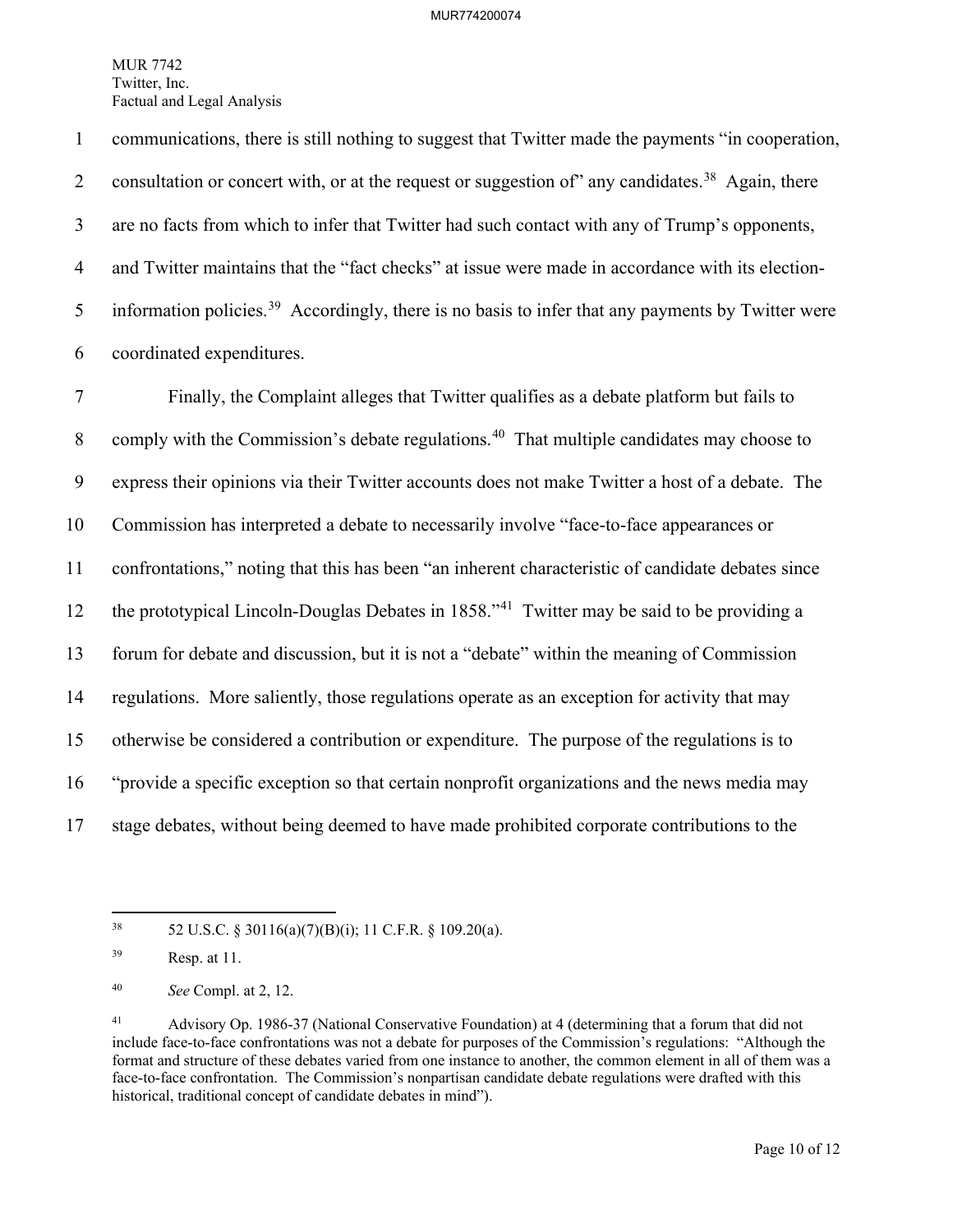- 1 candidates taking part in the debate." $42$  Because, as explained above, Twitter's alleged activities 2 in connection with these matters are not contributions in the first place, determining whether the 3 exception would apply is unnecessary.
- 4 For the foregoing reasons, there is no reason to believe that Twitter violated 52 U.S.C. 5 § 30118(a) by making prohibited in-kind contributions.
- 

# 6 **B. There is No Reason to Believe that Twitter Made an Unreported**  7 **Independent Expenditure**

8 An "independent expenditure" is an expenditure "for a communication expressly 9 advocating the election or defeat of a clearly identified candidate" that is not coordinated with 10 the candidate or the candidate's committee.<sup>[43](#page-11-1)</sup> The term "expressly advocating" means any 11 communication that: (1) uses phrases or words such as "vote for," "elect," "defeat," etc., "which 12 in context can have no other reasonable meaning than to urge the election or defeat of one or 13 more clearly identified candidate(s);" or (2) "[w]hen taken as a whole and with limited reference 14 to external events, such as the proximity to the election, could only be interpreted by a 15 reasonable person as containing advocacy of the election or defeat of one or more clearly 16 identified candidate(s)."<sup>44</sup> Every person (other than a political committee) who makes 17 independent expenditures in an aggregate amount or value in excess of \$250 during a calendar

18 vear shall file a statement with the Commission.<sup>[45](#page-11-3)</sup>

<span id="page-11-0"></span><sup>&</sup>lt;sup>42</sup> *See* Corporate and Labor Organization Activity; Express Advocacy and Coordination with Candidates, 60 Fed. Reg. 64260, 64261 (Dec. 14, 1995). The Commission does not take a position on whether simultaneous face-toface appearances or confrontations via videoconference or other technological means may also qualify as debates.

<span id="page-11-1"></span><sup>43 11</sup> C.F.R. § 100.16(a) (definition of independent expenditure); *see also* 52 U.S.C. § 30101(17) (same).

<span id="page-11-2"></span><sup>44 11</sup> C.F.R. § 100.22(a)-(b).

<span id="page-11-3"></span><sup>45 52</sup> U.S.C. § 30104(c)(1); *see also* 11 C.F.R. § 114.10(b) (independent expenditure reporting requirements for corporations and labor organizations).